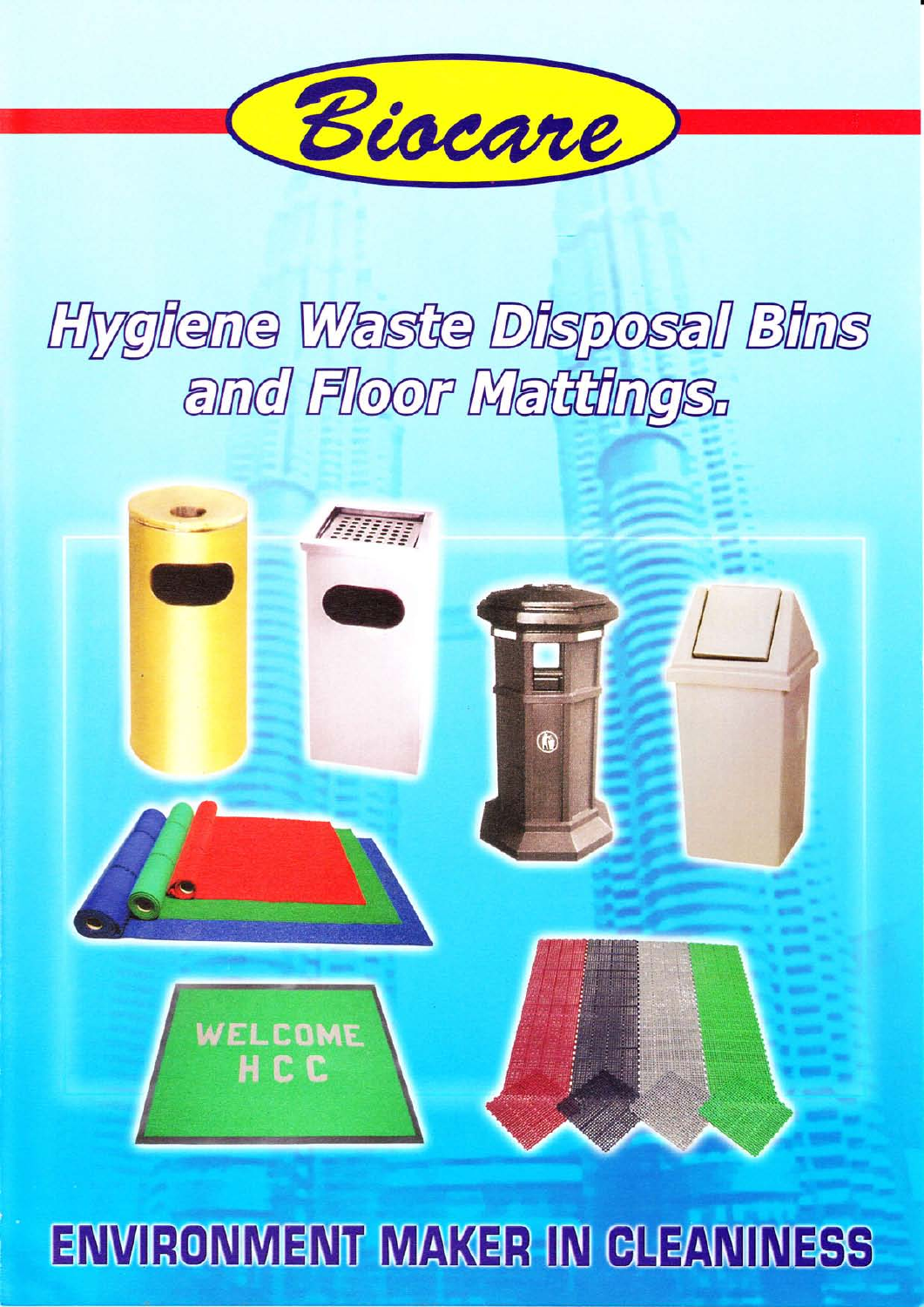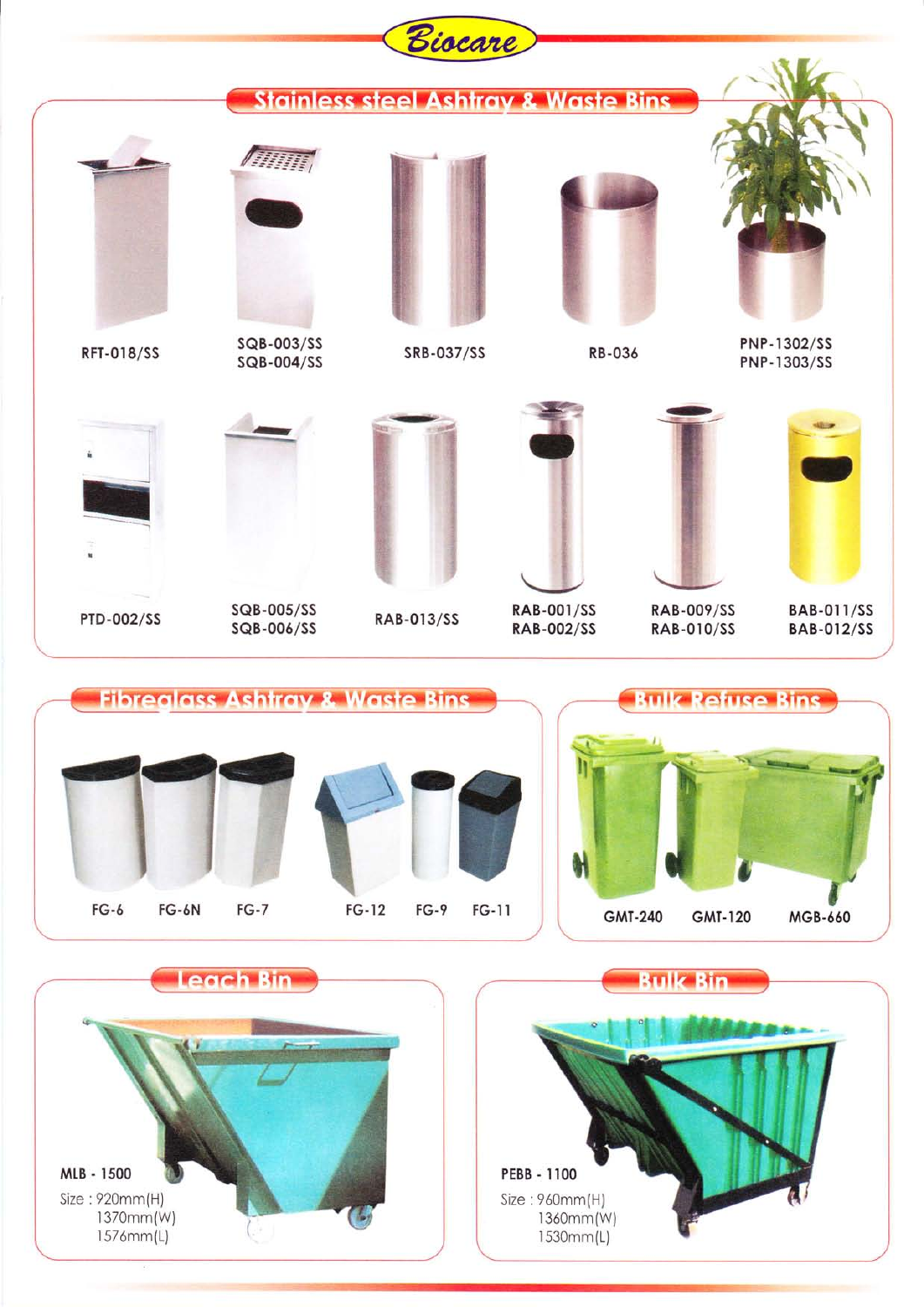

PE-13 PE-14 PE-15

PE-9





PB-108 PB-120 PB-240